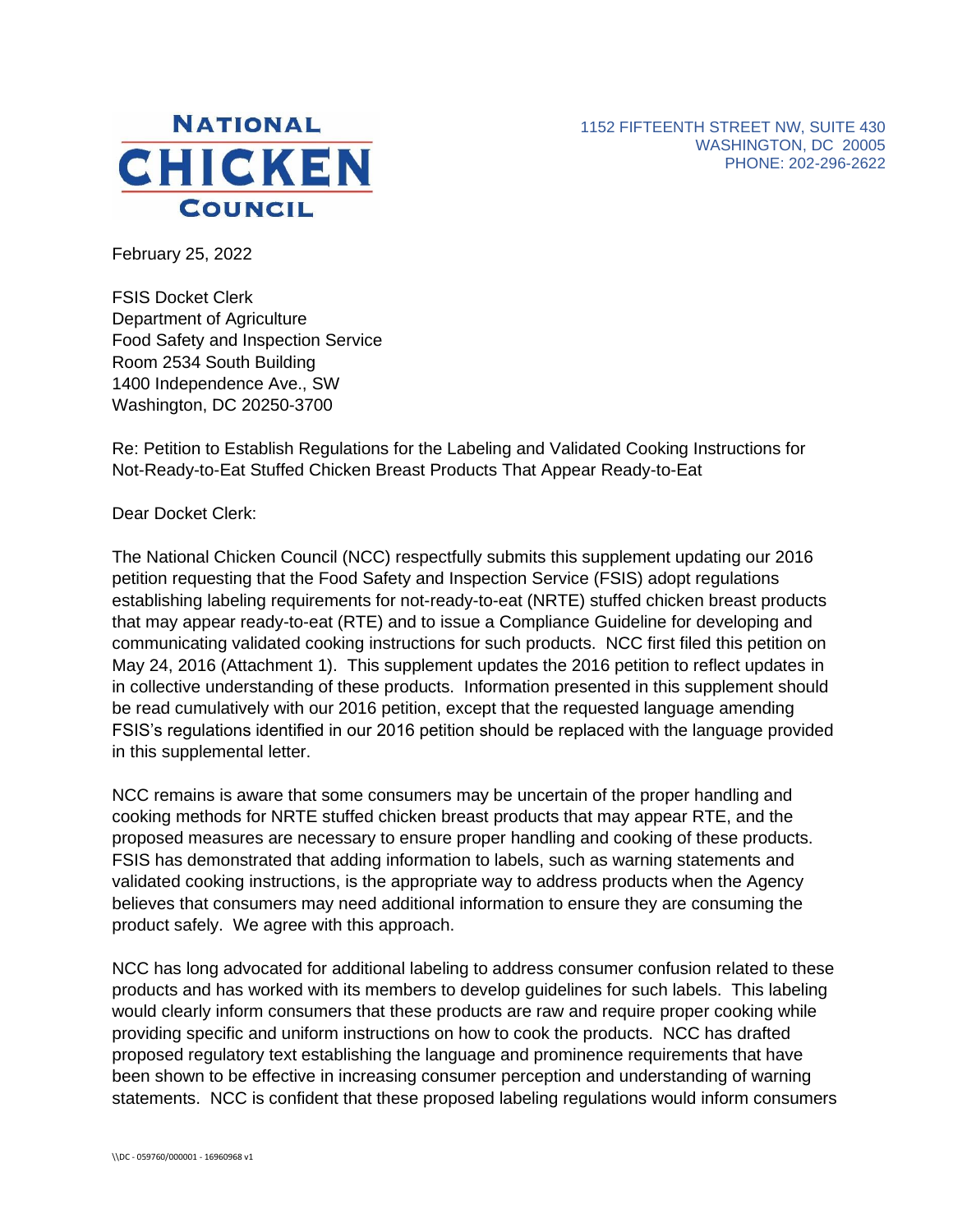are appropriately informed that NRTE stuffed chicken breast products that may appear RTE are raw and must be handled properly and cooked for safety. An FSIS Compliance Guideline on validating cooking instructions for these products also would reinforce these efforts by ensuring that these products are safe to consume when cooked in accordance with the instructions provided and that cooking instructions can be easily replicated by consumers.

Further, FSIS conducted a Food Safety Consumer Research Project titled "Meal Preparation Experiment on Raw Stuffed Chicken Breasts," which was published in September of 2020. According to the results, consumers often do not pay attention to safe handling instructions required by regulations, yet they are more likely to look at the manufacturer's cooking instructions. Nearly all participants in this study reported reading the instructions on the package and the majority of participants believed that the product was raw or partially cooked. Given these findings, it is of upmost importance that labels are clear and provide appropriate information and instructions on how to properly cook these products.

The National Advisory Committee on Meat and Poultry Inspection (NACMPI) held a public meeting in September 2021 and specifically discussed these NRTE stuffed chicken breast products that may appear RTE. The subcommittee was charged with the following questions:

- 1. Given FSIS' consumer research findings and an open multistate *Salmonella* Enteritidis illness outbreak, should FSIS re-verify that companies continue to voluntarily label these products as raw in several places on the label and include validated cooking instructions?
- 2. What, if any, actions can FSIS take to prevent and reduce illnesses associated with the handling or consumption of these NRTE products? For example, should FSIS:
	- a. Conduct exploratory sampling for pathogens and/or indicator organisms in these and other similar raw, stuffed or non-stuffed partially processed products?
	- b. Require establishments to apply a lethality treatment to ensure that all products are RTE?
	- c. Sample these products for *Salmonella* because consumers customarily undercook them?
	- d. Require establishments that produce these products to reassess their HACCP plans, in light of outbreak data?
	- e. Conduct targeted consumer outreach? If so, please provide some ideas on the best approaches.

The NACMPI subcommittee concluded, in summary, that FSIS should reverify the labeling and validated cooking instructions for these products. In addition, it was recommended that labels should include language warning consumers not to use microwaves or air fryers if validated cooking instructions are not provided for these methods and cooking the product to a minimum of 165°F as measured using a meat thermometer. Moreover, the subcommittee discussed the NCC petition submitted in 2016 and recommended adoption of mandatory labeling requirements for this product category and that FSIS publish a compliance guide on validated cooking instructions for these products.

For these reasons, NCC maintains and requests that the Agency take the following actions: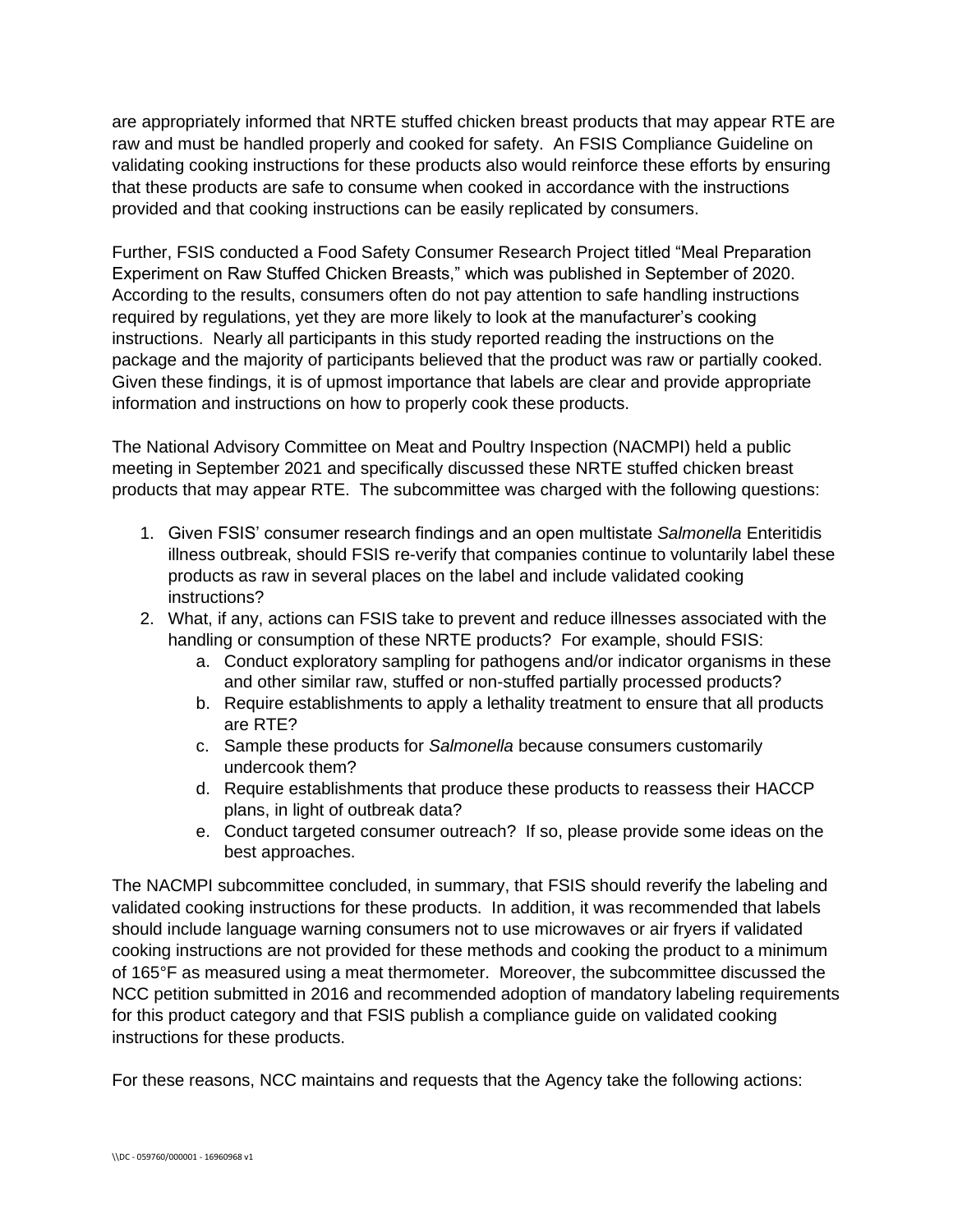- 1. Conduct a rulemaking to adopt a regulation requiring that NRTE stuffed chicken breast products that appear RTE be labeled to clearly inform consumers that the products are raw and how to properly handle and cook them, as proposed below; and
- 2. Publish a Compliance Guideline explaining how to validate cooking instructions for NRTE stuffed chicken breast products that appear RTE, which incorporates NCC's "Best Practices for Cooking Instruction Validation for Frozen NRTE Stuffed Chicken Breast Products." (Attachment 2 – NCC Best Practices.)

Specifically, NCC requests that FSIS amend Part 381 of Title 9 of the Code of Federal Regulations to add a new subsection (c) to Section 381.125, to read as follows:

(**c)(1)** *Definition.* For purposes of this section, the term "not-ready-to-eat (NRTE) stuffed chicken breast product that appears ready-to-eat (RTE)" means a nonhomogenous product that contains raw, comminuted chicken breast meat, which has been heat-treated only to set the batter or breading but has not received a full lethality treatment; which has an RTE appearance such as a set or hardened breaded crust or grill marks; and which has an inner cavity filled with ingredients, including, but not limited to, raw vegetables, butter, cheese, or meat. NRTE stuffed chicken breast products that appear RTE do not include the following products, among others: par-fried products such as chicken nuggets or chicken tenders unless they have been stuffed; or stuffed products such as whole stuffed chickens, or chicken thighs stuffed with stuffing and almonds, which do not appear RTE.

**(2)** *Product Name.* Unless the product is destined to be fully cooked or to receive a full lethality treatment at an official establishment or at a foreign establishment certified by a foreign government found equivalent under Section 196 of this Part, the product name for a NRTE stuffed chicken breast product that appears RTE must contain:

(i) the term "raw" as a descriptive designation; and

(ii) an accurate description of the poultry component (e.g., "Raw Stuffed Chicken Breast" or "Raw Chicken with Broccoli and Cheese").

(3) *Required labeling to signal the product is raw.* The principal display panel of NRTE stuffed chicken breast product that appears RTE and is destined for household consumers (not for hotels, restaurants, or similar institutions) must bear:

(i) the following safety statement:

"RAW PRODUCT. For food safety, cook to a minimum internal temperature of 165°F measured by a meat thermometer."

- (A) Such that the word "RAW" may be used in lieu of the term "RAW PRODUCT";
- (B) With the words "RAW" or "RAW PRODUCT" capitalized and in a minimum type height of  $\frac{1}{4}$  inch; and
- (C) With the statement "For food safety, cook to a minimum internal temperature of 165°F measured by a meat thermometer" capitalized or in a combination of upper and lowercase letters, with the letter height of the capitalized letters at least ½ the height of the words "RAW" or "RAW PRODUCT"; and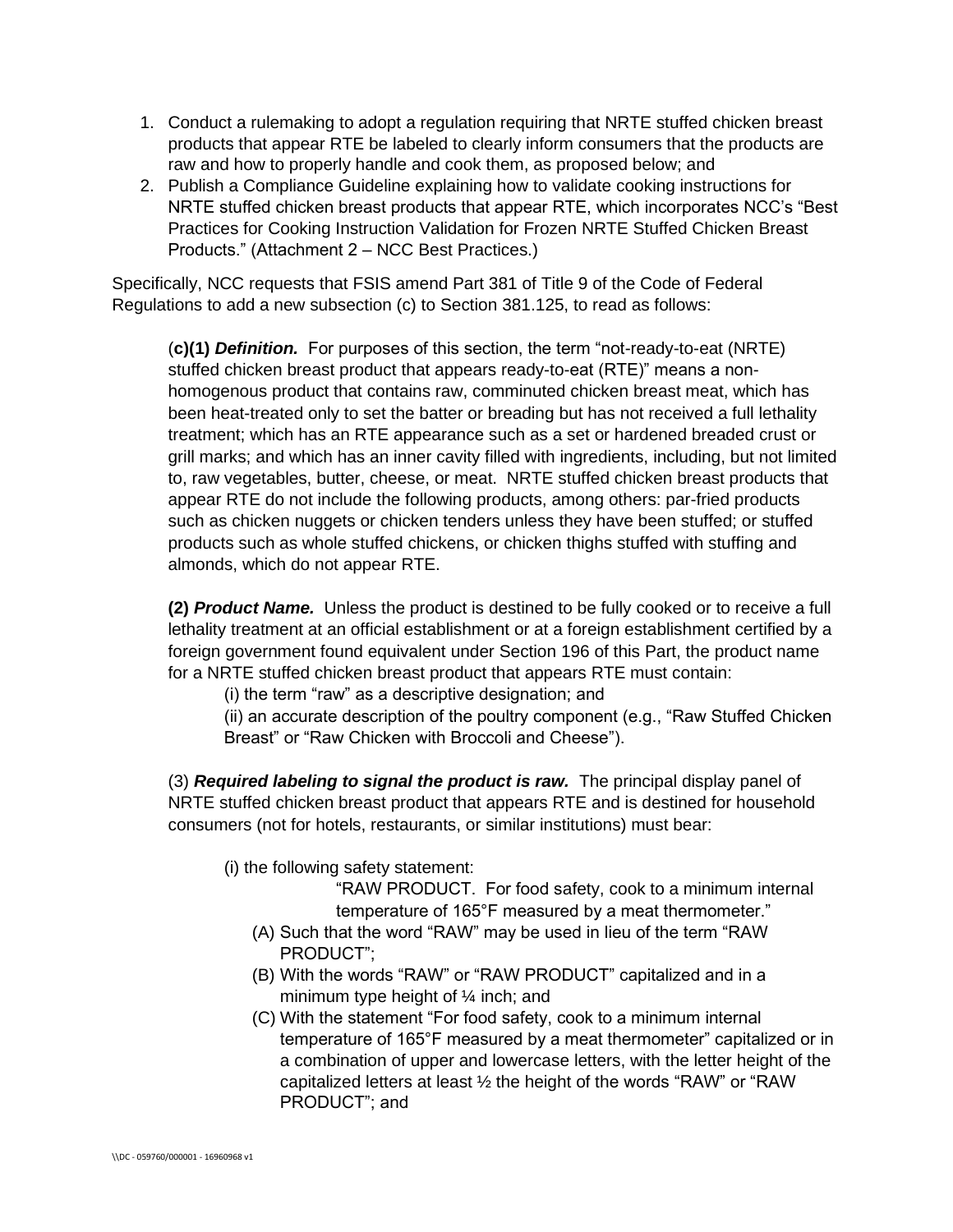(D) With the statement appearing on a solid color background that contrasts with the text and the portion of the label on which it appears. Either the text color or the background color must be red in color, but not both.

(ii) a "raw chicken" icon, which must be prominent, conspicuous, and legible; comprise at least 5% of the principal display panel in area; contain the statement "RAW CHICKEN" in all capital letters; and include:

- (A) The statement "Do Not Microwave" accompanied by an illustration of a microwave enclosed in a red circle, square, or rectangle with a red line across it; and
- (B) The statement "Oven Bake Only" which should appear written across the door of an illustration of an oven enclosed in a green circle, square, or rectangle; and
- (C) The statement "Do Not Air Fry" with an illustration of an air fryer enclosed in a red circle, square, or rectangle with a red line across it.

(iii) a serving suggestion notice explaining that the label illustrates the suggested serving of the product after baking, if the label contains an illustration of the cooked product (e.g., "serving suggestion after oven baking" or "serving suggestion: photo shows product after oven baking"). The serving suggestion notice, if used, must:

- (A) Appear in red, bold text with at least 1/8 inch size font height; and
- (B) Appear on a solid color contrasting background.

(4) *Validated cooking instructions.* The labels on NRTE stuffed chicken breast products that appear RTE destined for household consumers must contain validated cooking instructions. The validated cooking instructions may appear anywhere on the label and must contain all information necessary to instruct consumers how to cook the product safely. Such information shall include, at a minimum:

(i) The proper cooking method;

(ii) The endpoint temperature;

(iii) Instructions to measure the internal temperature using a meat thermometer;

(iv) The "Do Not Microwave" icon with an illustration of a microwave enclosed in a red circle, square, or rectangle with a red line across it;

(v) The "Oven Bake Only" icon with an illustration of an oven enclosed in a green circle, square, or rectangle;

(vi) The "Do Not Air Fry" icon with an illustration of an air fryer enclosed in a red circle, square, or rectangle with a red line across it;

(vii) A website URL, QR code, or similar mechanism that takes the consumer to a webpage or similar openly accessible platform that includes a video

demonstrating proper cooking methods, which shall be placed near the written cooking instructions;

(viii) The statement "Raw Chicken – Do Not Microwave" in at least 3/16 inch font followed by the explanation "to help prevent foodborne illness caused by eating raw poultry" in at least 1/16 inch font; and